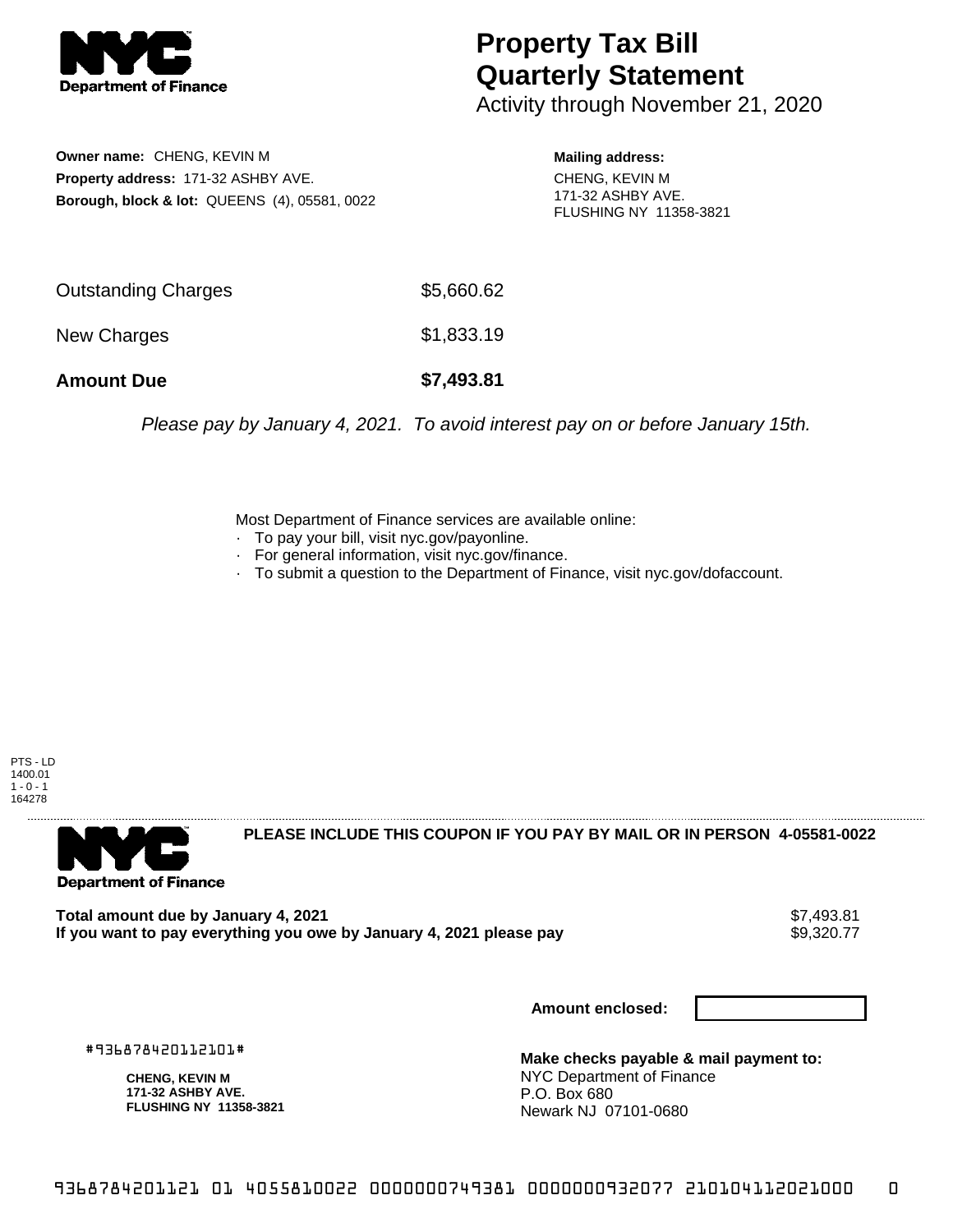

| <b>Billing Summary</b>                                                                                         | <b>Activity Date Due Date</b>           | Amount       |
|----------------------------------------------------------------------------------------------------------------|-----------------------------------------|--------------|
| Outstanding charges including interest and payments                                                            | \$5,660.62                              |              |
| Finance-Property Tax                                                                                           | 01/01/2021                              | \$1,855.43   |
| <b>Adopted Tax Rate</b>                                                                                        |                                         | $$-22.24$    |
| <b>Total amount due</b>                                                                                        |                                         | \$7,493.81   |
| <b>Tax Year Charges Remaining</b>                                                                              | <b>Activity Date</b><br><b>Due Date</b> | Amount       |
| <b>Finance-Property Tax</b>                                                                                    | 04/01/2021                              | \$1,855.43   |
| <b>Adopted Tax Rate</b>                                                                                        |                                         | $$-22.24$    |
| Total tax year charges remaining                                                                               |                                         | \$1,833.19   |
| If you want to pay everything you owe by January 4, 2021 please pay                                            |                                         | \$9,320.77   |
| If you pay everything you owe by January 4, 2021, you would save:                                              |                                         | \$6.23       |
| How We Calculated Your Property Tax For July 1, 2020 Through June 30, 2021                                     |                                         |              |
|                                                                                                                | Overall                                 |              |
| Tax class 1 - Small Home, Less Than 4 Families                                                                 | <b>Tax Rate</b>                         |              |
| Original tax rate billed                                                                                       | 21.1670%                                |              |
| New Tax rate                                                                                                   | 21.0450%                                |              |
| <b>Estimated Market Value \$992,000</b>                                                                        |                                         |              |
|                                                                                                                |                                         | <b>Taxes</b> |
| <b>Billable Assessed Value</b>                                                                                 | \$36,461                                |              |
| <b>Taxable Value</b>                                                                                           | \$36,461 x 21.0450%                     |              |
| <b>Tax Before Abatements and STAR</b>                                                                          | \$7,673.24                              | \$7,673.24   |
| Basic Star - School Tax Relief                                                                                 | $$-1,410.00$                            | $$-296.00**$ |
| Annual property tax                                                                                            |                                         | \$7,377.24   |
| Original property tax billed in June 2020                                                                      |                                         | \$7,421.72   |
| <b>Change In Property Tax Bill Based On New Tax Rate</b>                                                       |                                         | $$-44.48$    |
| ** This is your NYS STAR tax savings. For more information, please visit us at nyc.gov/finance or contact 311. |                                         |              |

Please call 311 to speak to a representative to make a property tax payment by telephone.

## **Home banking payment instructions:**

- 1. **Log** into your bank or online bill pay website.
- 2. **Add** the new payee: NYC DOF Property Tax. Enter your account number, which is your boro, block and lot, as it appears here: 4-05581-0022 . You may also need to enter the address for the Department of Finance. The address is P.O. Box 680, Newark NJ 07101-0680.
- 3. **Schedule** your online payment using your checking or savings account.

## **Did Your Mailing Address Change?**

If so, please visit us at **nyc.gov/changemailingaddress** or call **311.**

When you provide a check as payment, you authorize us either to use information from your check to make a one-time electronic fund transfer from your account or to process the payment as a check transaction.